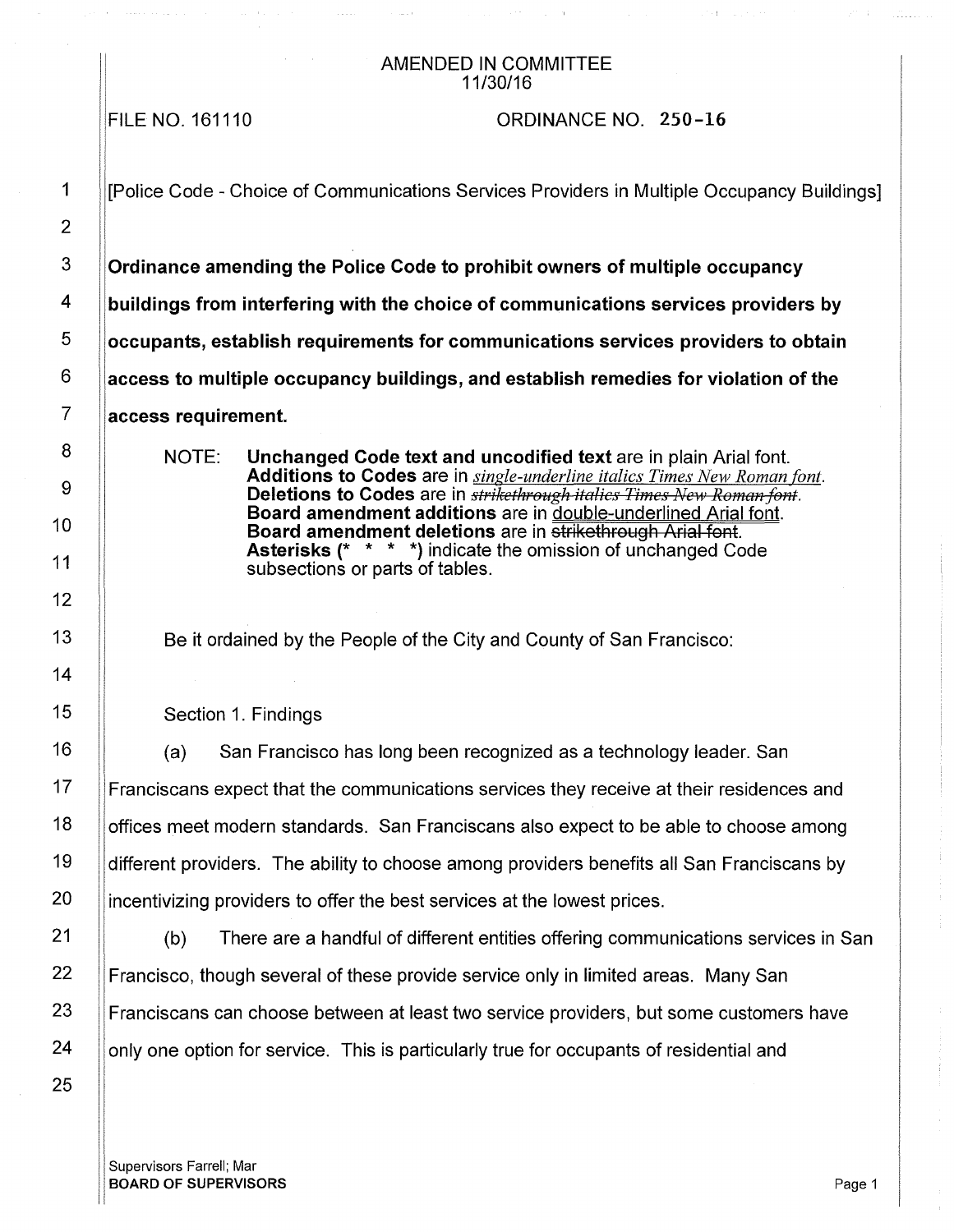**1** commercial multiple occupancy buildings. It is common in such buildings for property owners 2 to allow only one provider to install the facilities and equipment necessary to provide services  $3 \parallel$  to occupants.

(c) While state and federal laws prohibit providers from entering into exclusive **Let access agreements with property owners, nothing in state or federal law directly regulates** 6 | property owners. The City and County of San Francisco can use its police power to facilitate 7 opportunities for access to multiple occupancy buildings by communications services **providers to** *ensure that* enable occupants of multiple occupancy unit buildings to ean obtain 9 Communications services from the providers of their choice, while respecting the rights of  $\parallel$  property owners.

12 Section 2. The Police Code is hereby amended by adding Article 52, consisting of  $\parallel$  Sections 5200 to  $\frac{5216}{2218}$ , to read as follows:

#### **ARTICLE** 52:

**OCCUPANT'S RIGHT TO CHOOSE A COMMUNICATIONS SERVICES PROVIDER**  *SEC. 5200. DEFINITIONS.* 

*For purposes of this Article 52:* 

*"City" means the City and County of San Francisco.* 

*"Communications services" means: (a) video service as that term is defined in California* 

*Public Utilities Code* § *5830(s ); (b) telecommunications services certificated by the California Public* 

22 *Utilities Commission under California Public Utilities Code § 1001; or (c) services provided by a* $\overline{a}$ 

*telephone corporation as that term is defined in California Public Utilities Code § 234.* Nothing in

**this definition is intended to limit the types of services that a communications services provider** 

**a** accessing a multiple occupancy building pursuant to this Article 52 may provide to occupants.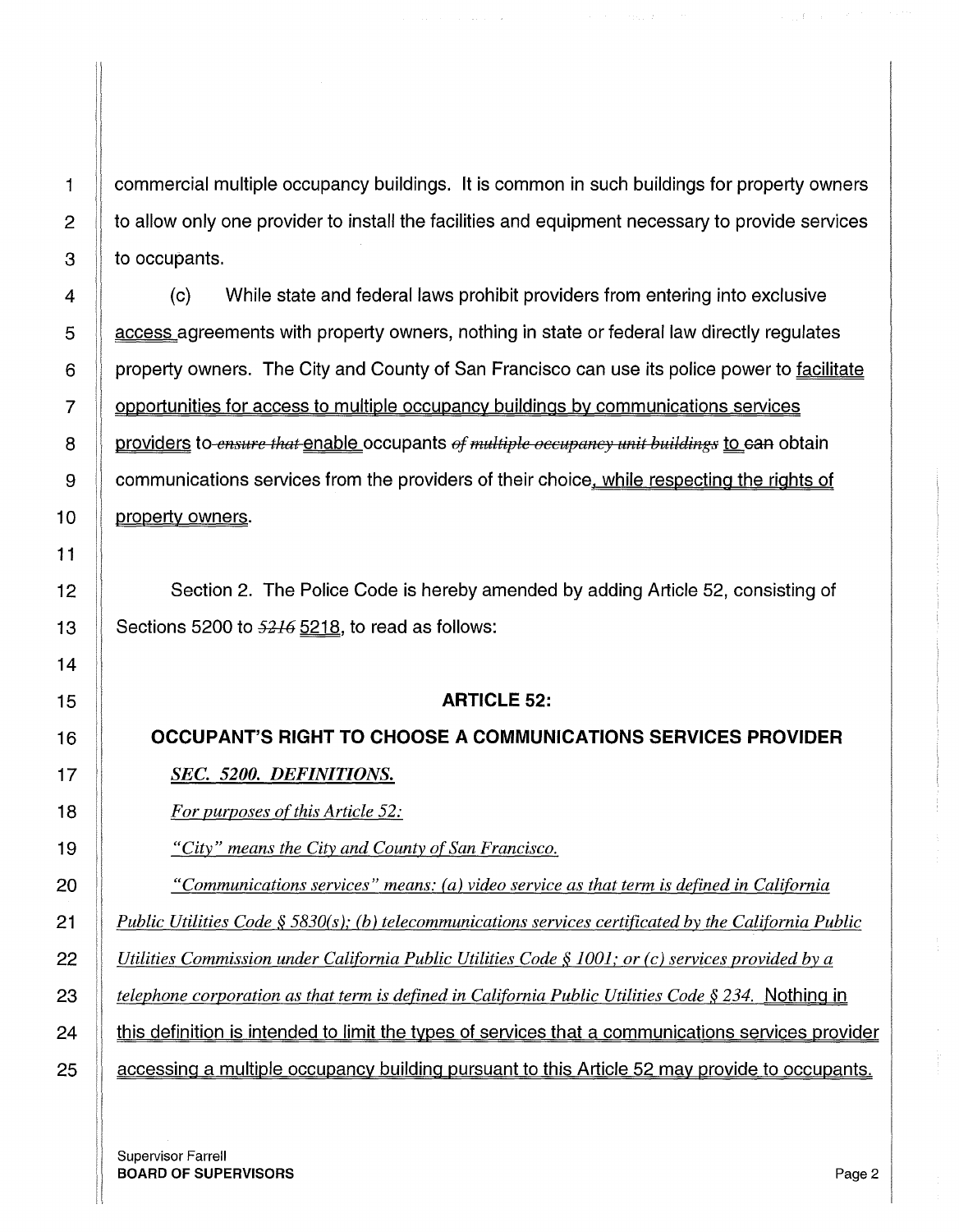| 1              | "Communications services provider" means a person that: (a) has obtained a franchise to                 |
|----------------|---------------------------------------------------------------------------------------------------------|
| $\overline{2}$ | provide video service from the California Public Utilities Commission under California Public Utilities |
| 3              | Code § 5840; (b) has obtained a certificate of public convenience and necessity from the California     |
| 4              | Public Utilities Commission under California Public Utilities Code § 1001 to provide                    |
| 5              | telecommunications services; or $(c)$ is a telephone corporation as that term is defined in California  |
| 6              | Public Utilities Code § 234. In addition, a communications services provider must have obtained a       |
| $\overline{7}$ | Utility Conditions Permit from the City under Administrative Code Section 11.9.                         |
| 8              | "Existing wiring" means both home run wiring and cable home wiring, as those terms are                  |
| 9              | defined by the Federal Communications Commission in 47 C.F.R. § 76.800(d) and 47 C.F.R. § 76.5(ll)      |
| 10             | respectively, except that those terms as used herein shall apply only to the home run wiring or cable   |
| 11             | home wiring owned or controlled by a property owner.                                                    |
| 12             | "Just and reasonable compensation" means the "fair market value" of the impact on the                   |
| 13             | multiple occupancy building as that term is defined in California Code of Civil Procedure § 1263.320.   |
| 14             | "Multiple occupancy building" means: (a) an apartment building, apartment complex, or any               |
| 15             | other group of residential units located upon a single premises or lot, provided that such multiple     |
| 16             | dwelling unit contains at least four separate units; and (b) a multi-tenant building used for business  |
| 17             | purposes that has separate units occupied by at least four different persons. Hotels, guesthouses, and  |
| 18             | motels, consisting primarily of guest rooms and/or transient accommodations, are not multiple           |
| 19             | occupancy buildings. Multiple occupancy buildings include properties that are rented to tenants,        |
| 20             | owned and occupied by individual owners, or occupied by shareholders/tenants of a cooperative.          |
| 21             | "Occupant" means a person occupying a unit in a multiple occupancy building.                            |
| 22             | "Person" means any natural person or an entity including but not limited to a corporation or            |
| 23             | <i>partnership.</i>                                                                                     |
| 24             | "Property owner" means a person that owns a multiple occupancy building or controls or                  |
| 25             | manages a multiple occupancy building on behalf of other persons.                                       |

Service of the

 $\alpha$  and  $\alpha$  and  $\alpha$ 

 $\mathcal{L}_{\text{max}}$  . The contract of

 $\tau_{\rm{max}}$ 

 $\mathbf{T}=\mathbf{e}^{-\frac{2\pi}{3}}$ 

Supervisor Farrell **BOARD OF SUPERVISORS Page 3**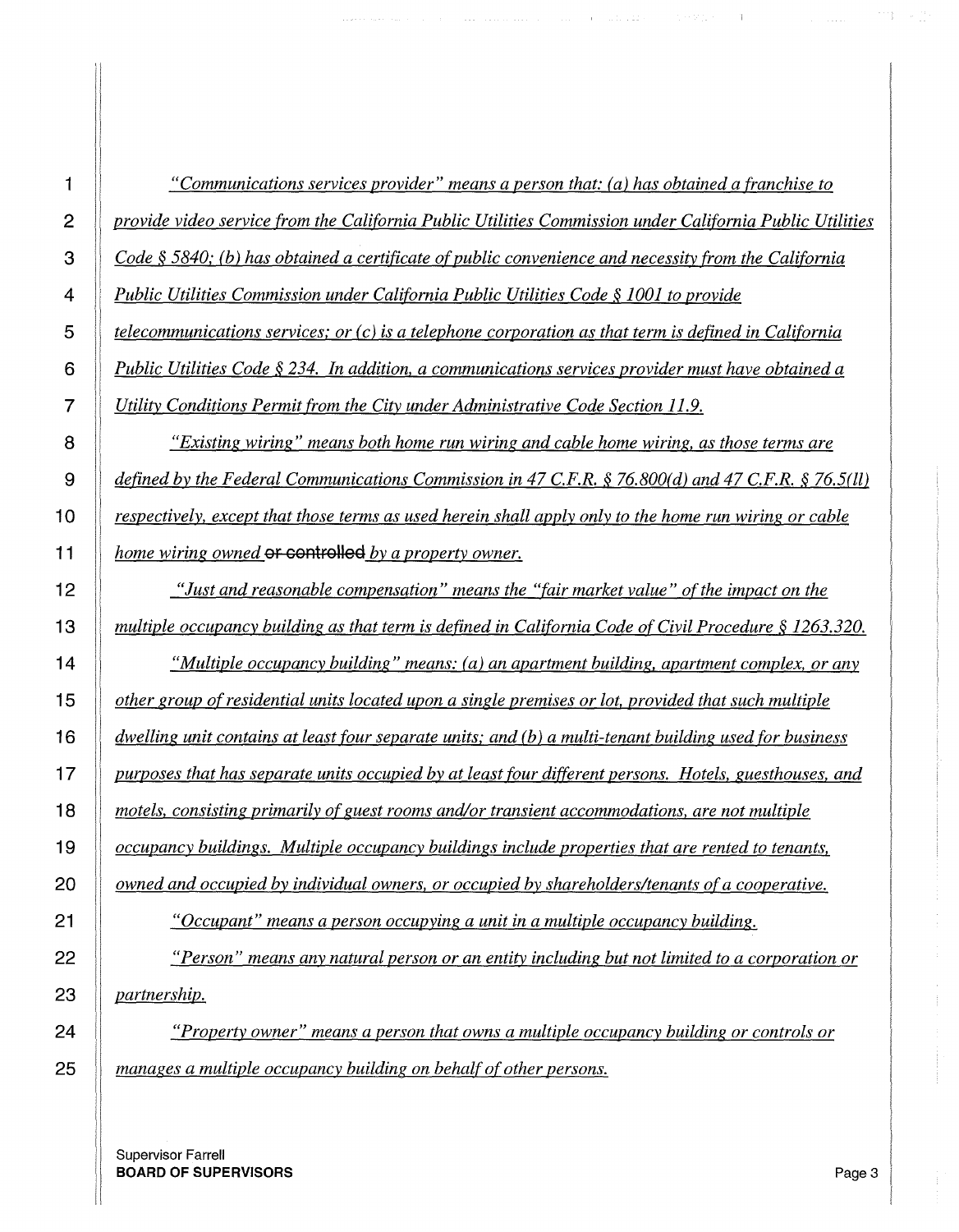*"Request for service" means an expression of interest from an occupant received by a communications service provider either by mail, telephone or electronic mail. A contact between an occupant and a communications services provider through a sign-up list contained on the provider's website will be deemed a request for service once the communications services provider confirms the request either by telephone or electronic mail.* 

 $\label{eq:1} \mathcal{L}(\mathcal{L}^{\mathcal{L}}(\mathcal{A},\mathcal{C}))=\mathcal{L}(\mathcal{L}^{\mathcal{L}}(\mathcal{C}))\mathcal{L}(\mathcal{L}^{\mathcal{L}}(\mathcal{C}))$ 

#### *SEC. 5201. NO INTERFERENCE BY PROPERTY OWNER.*

(a) *No property owner shall interfere with the right of an occupant to obtain communications services from the communications services provider of the occupant's choice.* 

 *(b) A property owner interferes with the occupant's choice of communications services provider by, among other things, refusing to allow a communications services provider to install the facilities and equipment necessary to provide communications services or use any existing wiring to provide communications services as required by this Article 52.* 

*SEC. 5202. NO DISCRIMINATION BY PROPERTY OWNER AGAINST OCCUPANT. No property owner shall discriminate in any manner against an occupant on account of the occupant's requesting or obtaining communications services from the communications services provider of the occupant's choice.* 

#### *SEC. 5203. APPLICABILITY.*

*All property owners as defined in Section 5200 are covered by this Article 52. A property owner that, as of the effective date of this Article, has an agreement with a communication services provider that purports to grant the communications services provider exclusive access to* **the property 24 a multiple occupancy building** *and/or the existing wiring to provide services is not exempt from the requirements of this Article.*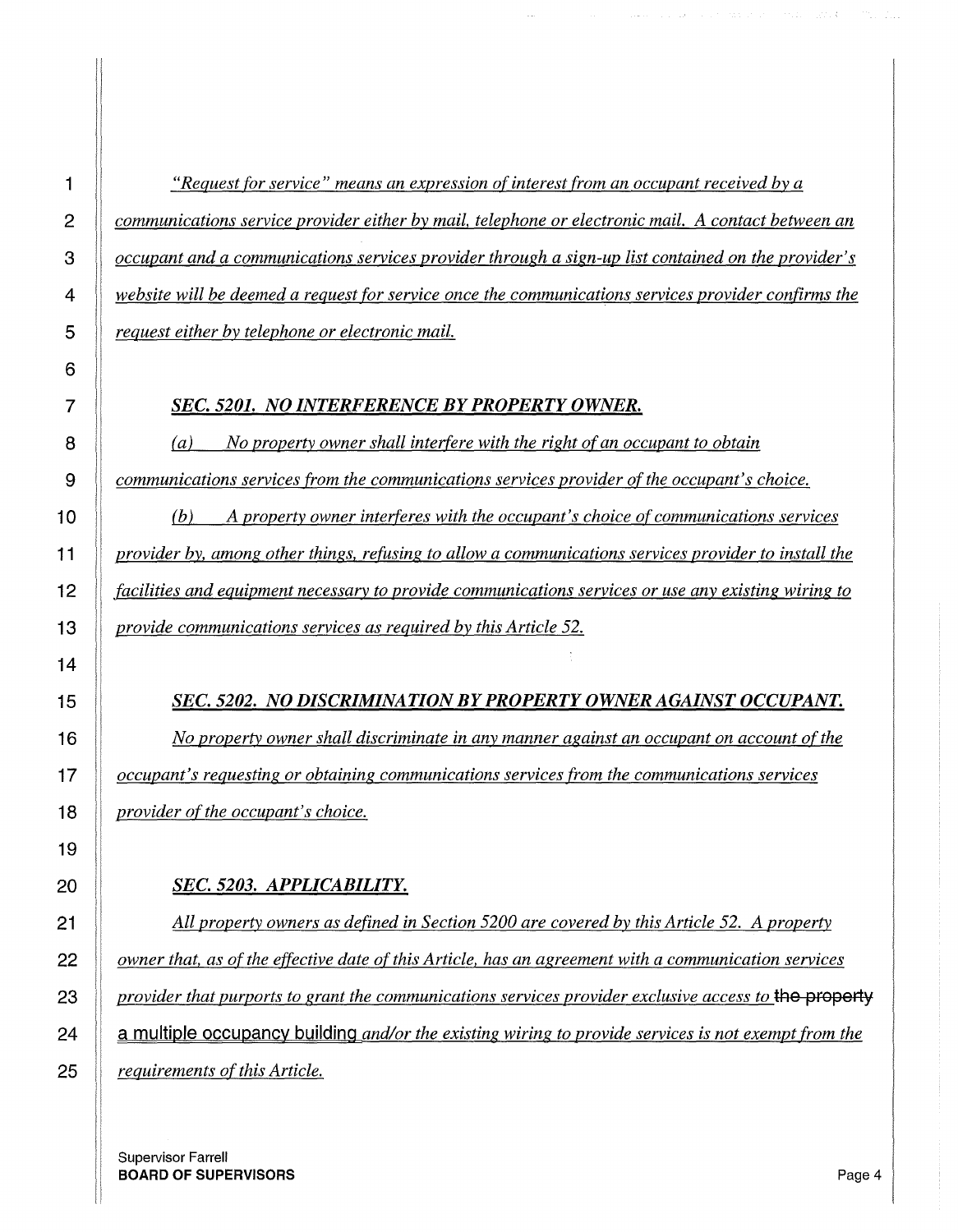### *SEC. 5204. REQUEST TO INSPECT A MULTIPLE OCCUPANCY BUILDING.*

(a) *Prior to issuing a notice of intent to provide service under Section 5205 of this Article 52, a communications services provider shall inspect a multiple occupancy building to determine the feasibility ofproviding services to one or more occupants.* 

(b) *A communications services provider shall request in writing that the property owner allow it to inspect the property for the purpose of providing service. Such request shall be sent to the property owner by registered mail at least 14 days before the proposed date for the inspection. The request may be sent by electronic mail instead, but the 14-day period shall not commence until the communications services provider is able to confirm that the property owner actually received the*  **1 0** *electronic mail communication.* 

*(c) A request for an inspection shall include, but need not be limited to, the following:* 

(1) *A statement that the communications services provider: (A) is authorized to provide communications services in the City; (B) has received a request for service from one or more occupants; (C) when inspecting the property, will conform to such reasonable conditions as the property owner deems necessary to protect the safety, functioning, and appearance of the property and the convenience and well-being of the occupants; and (D) will indemnify.* **defend. and hold harmless**  *the property owner for any damage caused by the inspection.* 

(2) *A description ot· (A) the communications services to be offered to occupants;*  **and** (B) the facilities and equipment the communications services provider anticipates installing **20 to be installed** *on the property,* **(if known): (C) the square footage generally required for the 21 provider's facilities and equipment: and (D) the estimated electrical demand of the provider's 22 facilities and equipment.** 

*(3) The date and time the communications services provider proposes to inspect the property.*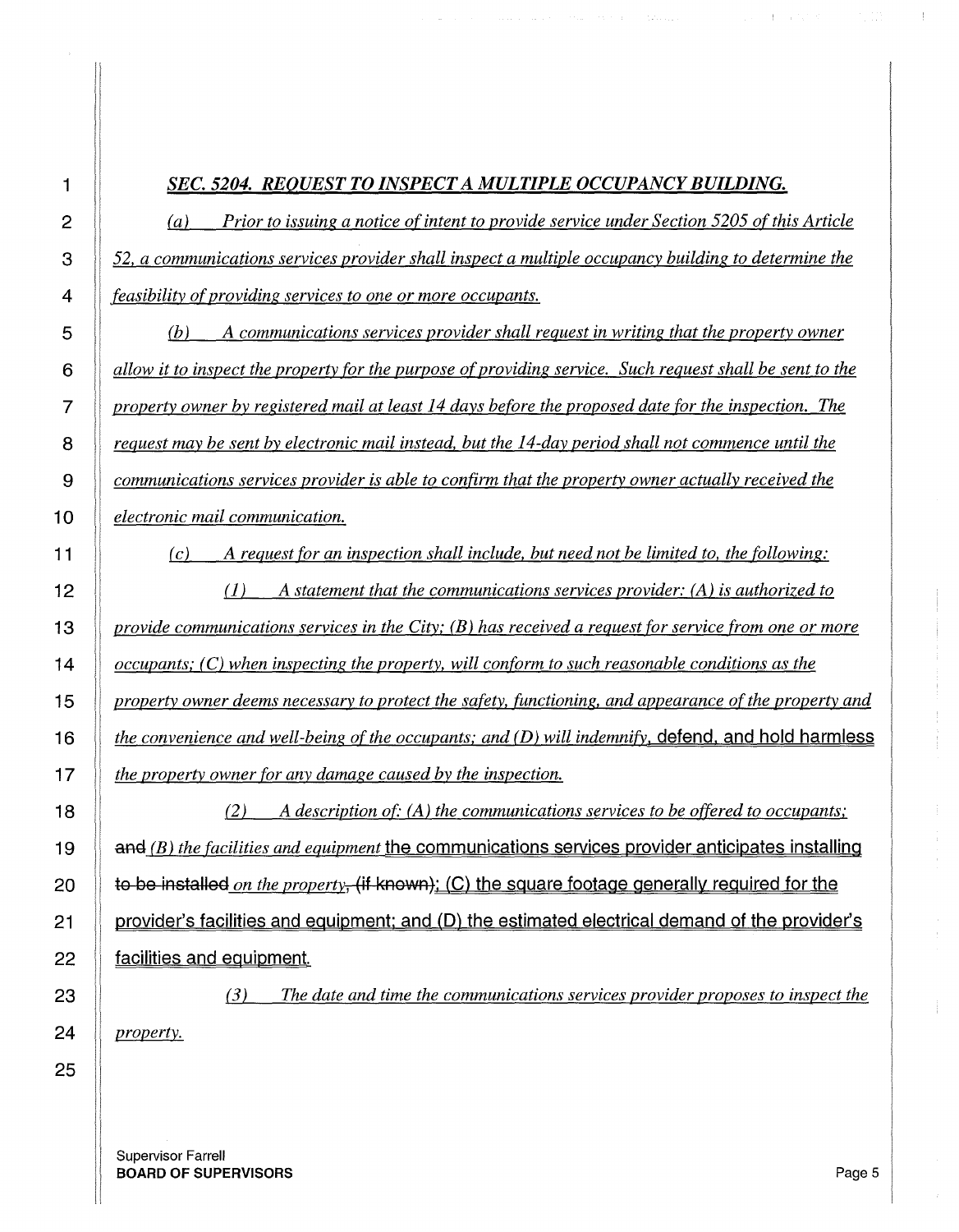*inspection date to notify the communications services provider in writing either that:*  (A) *The property owner will not allow the communications services provider to provide services on the property. In this case, the property owner shall set forth the reasons for its refusal and whether any of those reasons are permitted by Section 5206 of this Article 52; or*  (B) *The property owner will allow the communications services provider to inspect the property. In this case, the property owner shall identify any reasonable conditions that the communications services provider must follow during the inspection in order to protect the safety, functioning, and appearance of the property and the convenience and well-being of the occupants.*  (5) *A reference to and a copy of this Article 52. SEC. 5205. NOTICE OF INTENT TO PROVIDE SERVICE.*  (a) *A communications services provider that intends to provide communications services to one or more occupants shall send a notice of intent to the property owner at least* **<b>+4 30** *days before interproposed installation date. The notice of intent shall be sent by registered mail or electronic mail. Ifthe notice of intent is sent by electronic mail, the +430-day period shall not commence until the communications service provider is able to confirm that the property owner actually received the electronic mail communication.*  (b) *A notice of intent to provide communications services shall include, but need not be limited to, the following information:*  (1) *A statement that the communications services provider: (A) is authorized to* 

(4) *A statement that the property owner has until three days before the proposed* 

*provide communications services in the City; (B) has received a request for service from one or more occupants.* **including the unit number of each such occupant;** *(C) when installing, operating, maintaining or removing its facilities and equipment from the property, will conform to such reasonable conditions as the property owner deems necessary to protect the safety, functioning, and* 

Supervisor Farrell **BOARD OF SUPERVISORS** Page 6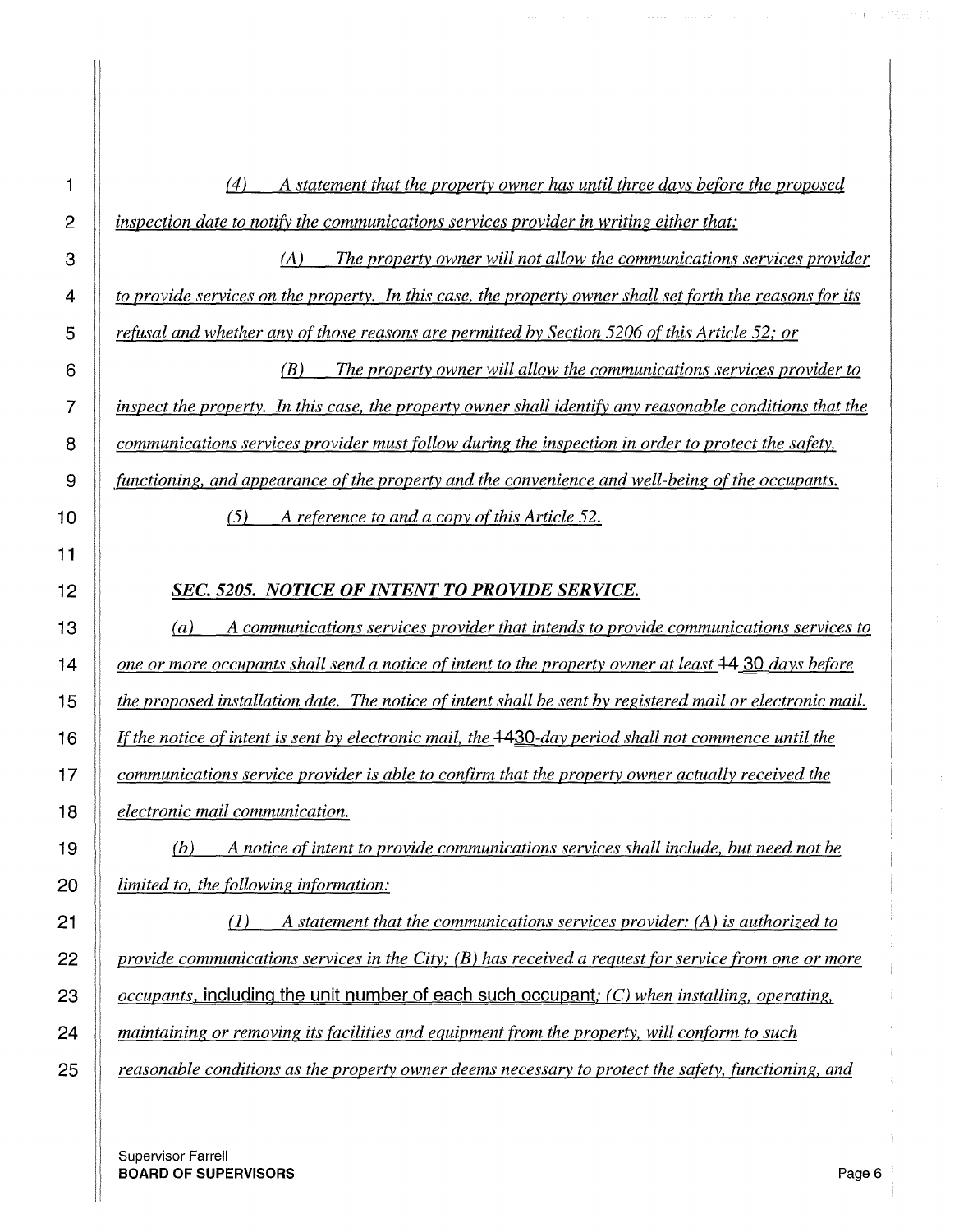*appearance of the property and the convenience and well-being of the occupants; (D) will pay the property owner just and reasonable compensation for its use of the property, and the proposed amount of such just and reasonable compensation to be paid as required by Article 52 of the Police Code; and (E) will indemnify.* **defend. and hold harmless** *the property owner for any damage caused by the installation, operation, maintenance, or removal of its facilities from the property.*  **(2) (A)** *A* description of. **(A)** the communications services to be offered to occupants.

**7 and (B) the facilities and equipment to be installed on the property: and (8) a full set of the 8 communications services provider's detailed plans and specifications for any work to be 9 performed and facilities and equipment to be installed in or on the property. including any 1 O required utility connections and the electrical demand of any facilities and equipment to be 11 installed.** 

(3) *The dates and times the communications services provider proposes to start and complete the installation.* 

(4) *A statement that the property owner has until five days before the proposed installation start date to notify the communications services provider in writing either that:* 

(A) *The property owner will not allow the communications services provider to provide services on the property. In this case, the property owner shall set forth the reasons for its*  **18** *<u><i>refusal and whether any of those reasons are permitted by Section 5206 of this Article 52; or <i>or*</u>

(B) *The property owner will allow the communications services provider to provide services on the property, but disagrees with the amount of the just and reasonable compensation the communications services provider has proposed. In this case, the property owner shall state the amount of just and reasonable compensation the property owner will require; and, in either* **the** *case* **of (A) or (8),** *the property* **ownersowner** *shall state:*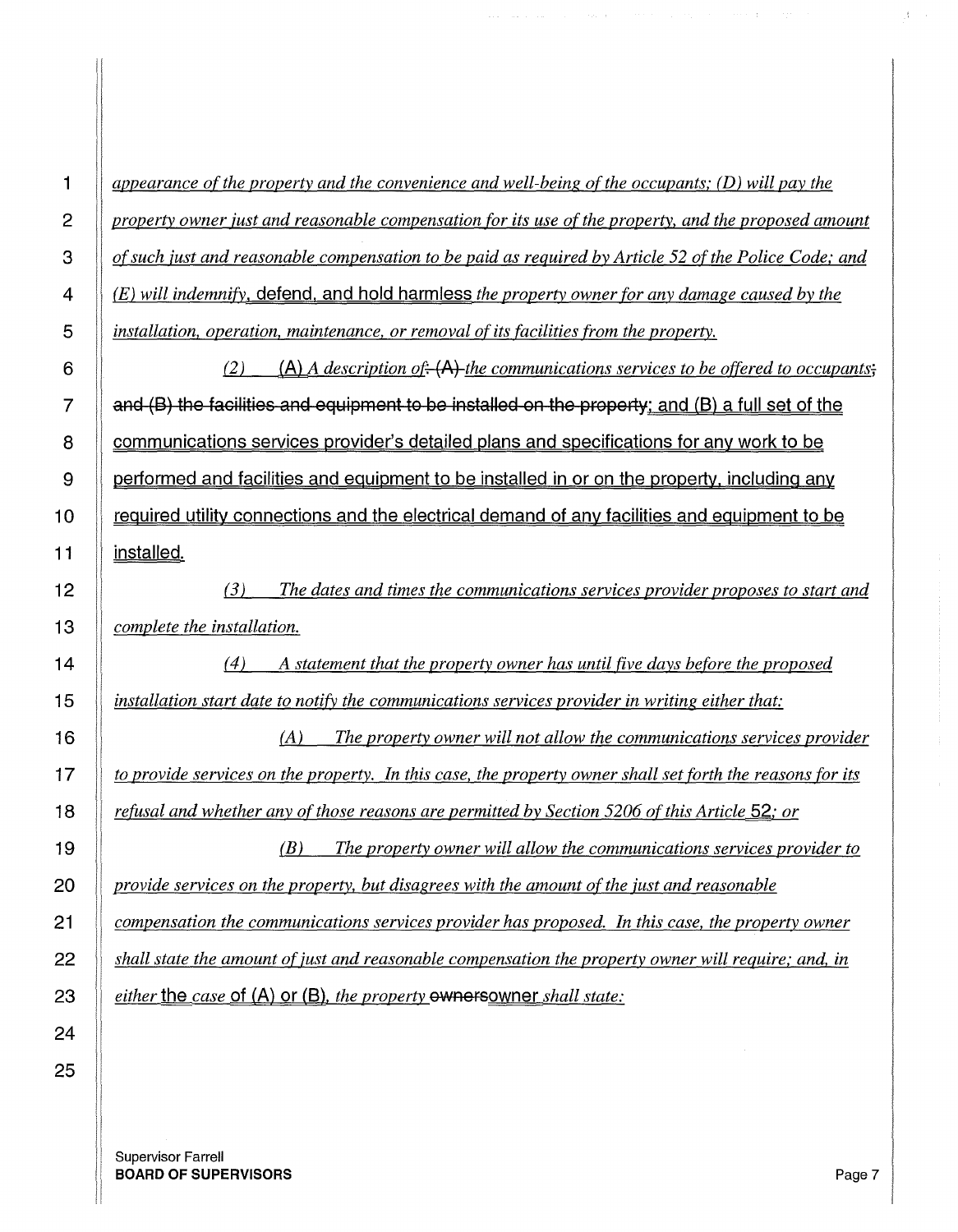*(C) Such reasonable conditions the communications services provider must follow during the installation to protect the safety, functioning. and appearance of the property and the convenience and well-being of the occupants.* 

*(5) A reference to and a copy of this Article* 52.

#### *SEC. 5206. PERMITTED REFUSAL OF ACCESS.*

(a) *Nothing in this Article 52 shall be construed to require a property owner to allow a communications services provider to access its property to inspect the property where the communications services provider has failed or refused to agree to the property owner's request that*  **1 O** *the provider comply with any conditions on accessing the property contained in a notice pursuant to Section 5207 of this Article.* 

(b) *Nothing in this Article 52 shall be construed to require a property owner to allow a communications services provider to access its property to install the facilities and equipment that are necessary to offer services to occupants where:* 

(1) *The communications services provider is not authorized to provide communications services in the City;* 

(2) *The communications services provider cannot verify that one or more occupants of the multiple occupancy building have made a request for services;* 

(3) *The property owner can show that physical limitations at the property prohibit*  **the communications services provider from installing** *the* **installation of** *facilities and equipment*  **21 in existing space that are necessarv to provide communications services and/or from using 22 existing wiring to provide such by the communications** *services* **provider,:** 

(4) *The communications services provider has not agreed to the property owner's request that the provider comply with any conditions on accessing the property contained in a notice*  **25** *from the property owner issued pursuant to Section 5207 of this Article 52;*  $\theta$ *f property*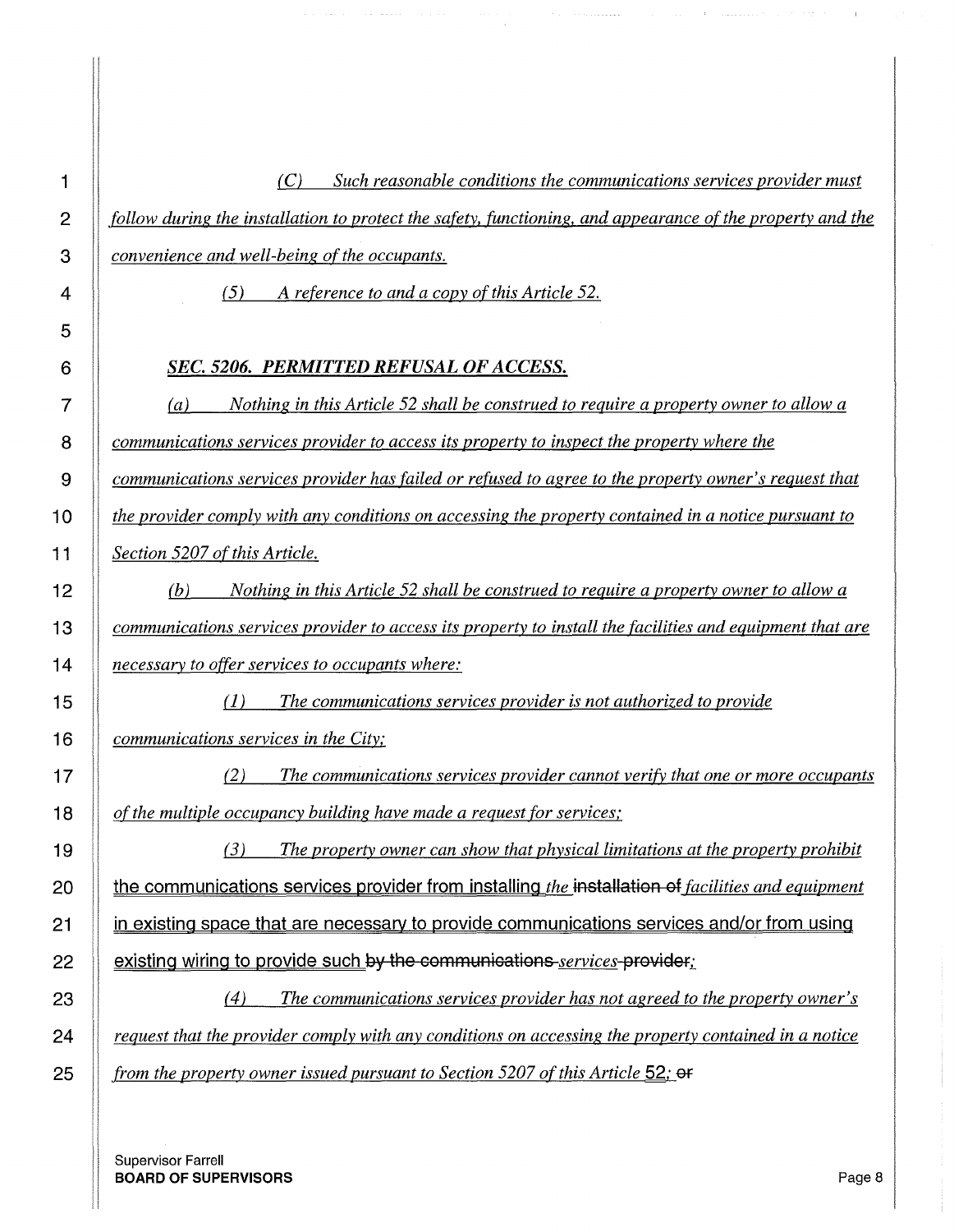*(5)* The communications services provider's proposed installation of facilities  $\parallel$  and equipment in or on the property would: (A) have a significant, adverse effect on any **historically or architecturally significant elements of the property: (B) disturb any existing**  $\parallel$  asbestos or lead-paint in or on the property: (C) have a significant, adverse effect on the **S** continued ability of existing communications services providers to provide services on the 6 property: (D) cause undue damage to the property; or  $(E)$  impair the use of the property for **the continued provision of any existing essential services; or** 

8 (6) *The property owner and communications services provider have not reached an agreement concerning any just and reasonable compensation to the property owner for allowing the communications services provider to install, operate, and maintain facilities and equipment on its* $\overline{\phantom{a}}$ *property as required by Section 5208 of this Article 52.* 

## *SEC. 5207. PERMITTED LIMITATIONS ON ACCESS.*

 $\parallel$  (a) A property owner that grants a communications services provider access to its property **the** *to* either *inspect the property*-or install facilities and equipment on the property to be used to 16 offer oommunioations servioes to oooupants *may require the communications services provider,*  when inspecting, installing, operating, maintaining, or removing its facilities and equipment **from the property,** *to:-conform to such reasonable conditions as the property owner deems necessary to protect the safety, functioning, and appearance of the property and the convenience and well-being of the occupants* during the inspection.

21 (b) A property owner that grants a communications services provider access to its  $\parallel$  property to install facilities and equipment on the property to be used to offer communications  $\parallel$  services to occupants may require the communications services provider, when installing.  $\parallel$  operating, maintaining, or removing its facilities and equipment from the property to: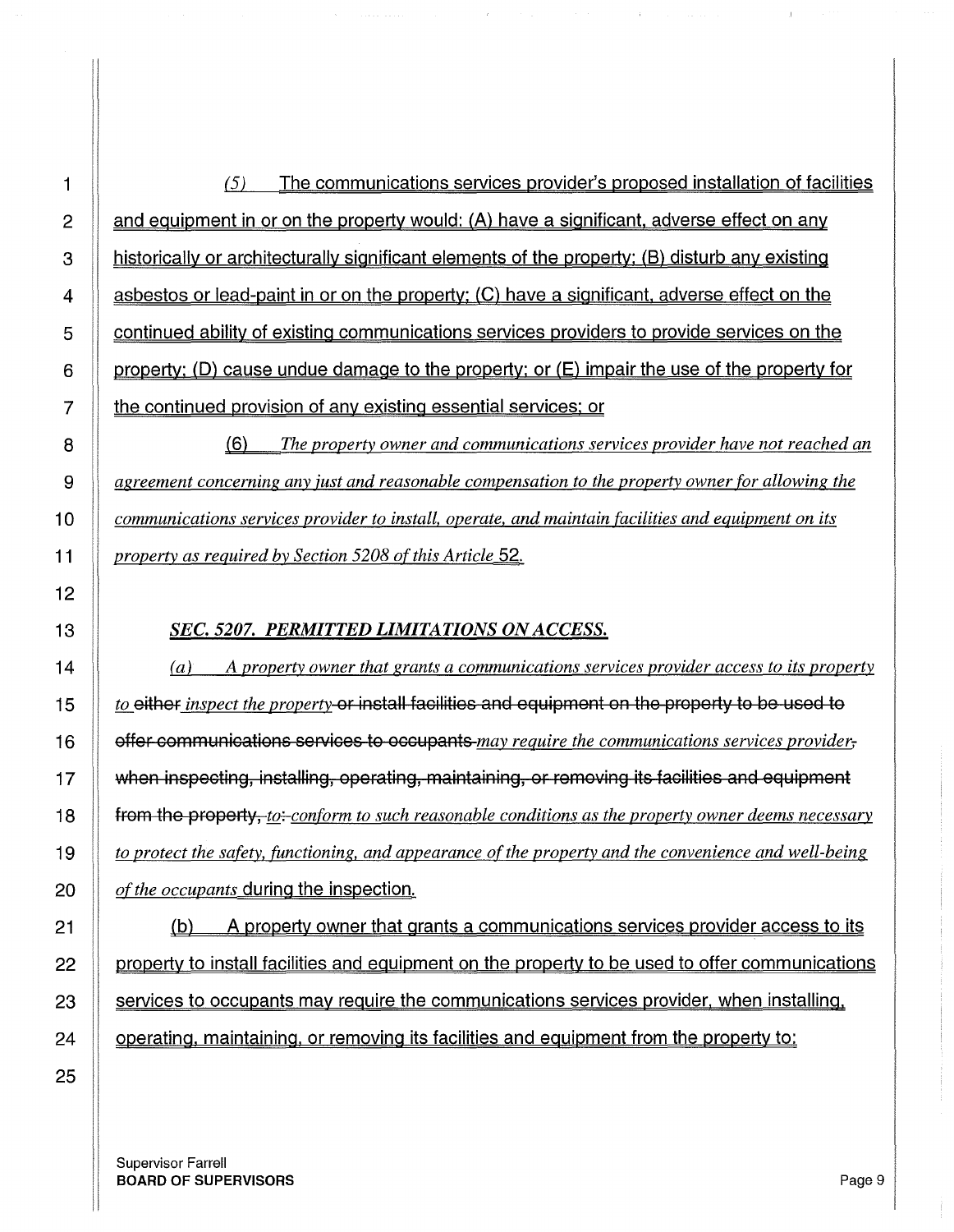(1) Conform to such reasonable conditions as the property owner deems 2 | necessary to protect the safety, functioning, and appearance of the property and the **Convenience and well-being of the occupants:**  $\parallel$  (2) Provide a certificate of insurance evidencing coverages generally | required by the property owner for contractors performing comparable work at the property; 6 (3) Demonstrate that any contractors installing facilities and equipment on | the property are licensed: 8 | (4) Obtain any permits that might be required to install facilities and  $9 \parallel$  equipment on the property: (5) Accept responsibility for the cost: (A) to install any electrical facilities **needed to serve the facilities and equipment installed by the provider; and (B) of any Exercise** is be used by those facilities and equipment; (6) Allow the property owner to inspect the communication services **If provider's installation and construction of any facilities and equipment for compliance with the San Francisco Building Code and generally acceptable construction standards; and** 16 (7) Remove its facilities and equipment and restore any area of the property 17 | | occupied by the communications services provider to its prior condition when: (A) those **facilities and equipment are no longer being used to provide communications services to any** 19 occupant: or (8) any access agreement between the property owner and the communication **Services provider has expired or been terminated. fg**(c) *A property owner that has received an inspection request under Section 5204(a) of this 2014 (a) of this in the section 5204(a) of this*  $\frac{1}{2}$ *Article* 52 *or an installation notice under Section 5205(b) of this Article shall notify the communications services provider in writing at least five days before the inspection or installation of any conditions authorized under subsection subsections (a) or (b) that the communications services* 

Supervisor Farrell **BOARD OF SUPERVISORS** Page 10 **Page 10**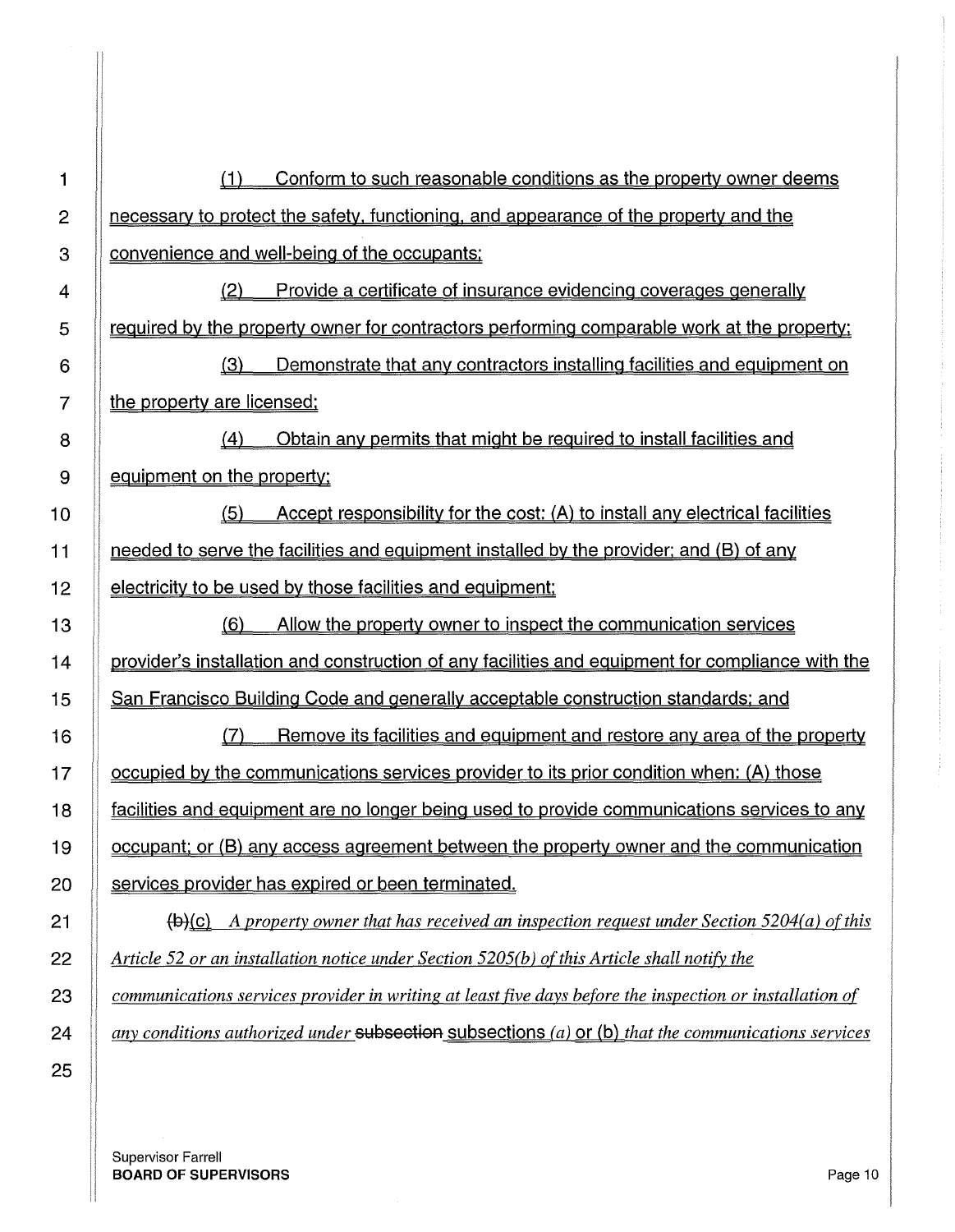*provider must comply with while inspecting the property or installing facilities or equipment on the property.* 

#### *SEC. 5208. JUST AND REASONABLE COMPENSATION.*

(a) *A property owner is entitled to just and reasonable compensation from a communications* servioe services *provider* that obtains access to a multiple occupancy building **from a property owner pursuant to this Article 52 for installing, operating, and maintaining on** 8 its property the faoilities and equipment neoessary *to provide communications services to occupants.* 

 $\parallel$  (b) In accordance with Section 5205(b)(4) of this Article 52, a property owner shall 11 notify a oommunioations servioes provider in writing at least five days before the proposed  $\parallel$  installation date if the property owner disagrees with the amount of the just and reasonable 13 | compensation that the communications services provider has proposed to pay. The property **If owner shall include in such notice the amount of just and reasonable compensation the I** property owner will require the communications services provider to pay.

#### *SEC. 5209.* **NOTICE OF VIOLATION.**

**(a)** A communications services provider or occupant that believes that a property 19 | owner has failed to comply with the requirements of this Article 52 shall notify the property **owner in writing that: (1) the property owner is in violation of this Article; and (2) unless the property owner agrees to come into compliance with this Article within 10 days the communications services provider or occupant may take action against the property owner pursuant to Section 5211 of this Article.**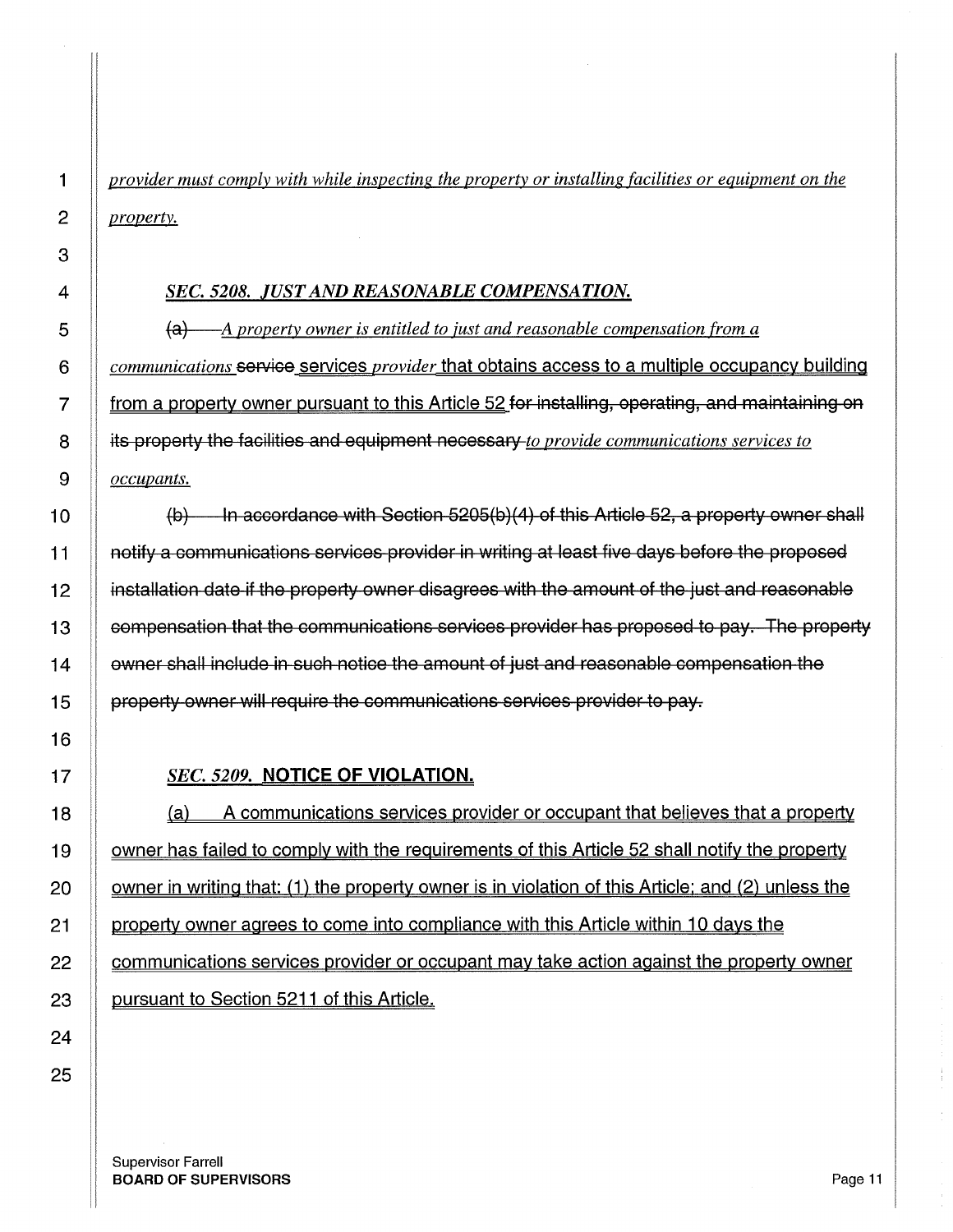$\parallel$  (b) The notice required by subsection (a) shall: (1) describe the manner in which the 2 property owner is in violation of this Article 52; and (2) identify any actions the property owner **is required to take to come into compliance with this Article.** 

 $\parallel$  (c) No communications services provider or occupant may enforce the 5 | requirements of this Article 52, as permitted under Section 5211, unless and until the 6  $\parallel$  communications services provider or occupant has complied with subsection (a).

#### 8 SEC. 5210. *ENFORCEMENT BY THE CITY ATTORNEY.*

*The City Attorney may institute a civil proceeding in the San Francisco Superior Court on behalf of the City, for injunctive and monetary reliel including civil penalties as specified more fully in*  11 | Section **5212** 5213 of this Article 52, to enforce this Article against a property owner that has violated *this Article.* 

# 14 SEC. 5211. *ENFORCEMENT BY COMMUNICATIONS SERVICES PROVIDERS AND OCCUPANTS.*

**(a)** Except as stated in subsection (b), any A communications services provider or *occupant ofa multiple occupancy building where the property owner has refused to allow the communications services provider to provide service may institute a civil proceeding to enforce this Article 52 in San Francisco Superior Court against such property owner for injunctive and monetary reliet* 

(b) *Prior to filing a civil proceeding in accordance with subsection (a). the communications services provider or occupant shall:* (1) comply with the notice requirements contained in Section 23 5209 of this Article 52. and (2) *notify the City Attorney in writing of its intent to proceed against a property owner.* 

 

> Supervisor Farrell BOARD OF SUPERVISORS And the state of the state of the state of the state of the state of the state of the state of the state of the state of the state of the state of the state of the state of the state of the state of th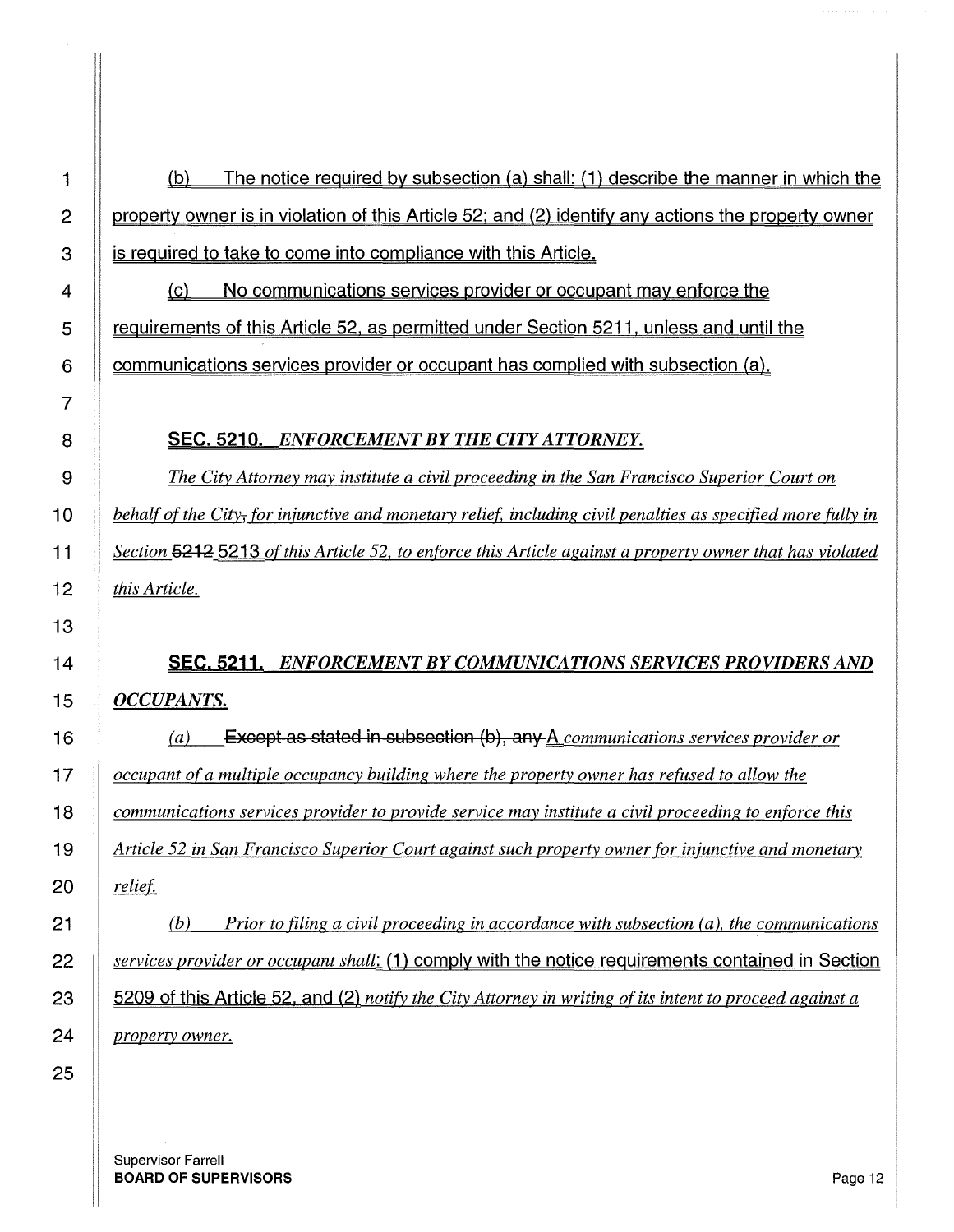1 (c) Subject to subsection (d), a No *communications* service services *provider or occupant* that has complied with subsection (b) *may commence such a proceeding* until at least *30 days after this notice has been was sent to the City Attorney.* 

**If the City Attorney institutes a civil proceeding against the property owner before or** *during the 30-day notice period, then no communications services provider or occupant may file a proceeding under subsection (a). If the City Attorney institutes a civil proceeding after the 30-day notice period has elapsed, any communications services provider or occupant that provides the notice required under subsection (b) may file a separate civil proceeding.* 

9  $\parallel$  **(d)**(e) The City Attorney shall notify any person submitting a notice under subsection (b) that *the City Attorney has instituted a civil proceeding or decided not to institute a civil proceeding.* 

## *SEC.* 62++5212. *ATTORNEYS' FEES AND COSTS.*

(a) *A court may award reasonable attorneys' fees and costs to the City if it obtains injunctive relief under Section* 5209 5210 *of this Article 52 or to any person who obtains injunctive and monetary relief under Section* **5210** 5211 *of this Article.* 

(b) *!fa court finds that any action brought under this Article 52 is frivolous, the court may award the property owner reasonable attorneys' fees and costs.* 

18 (c) If a proceeding brought against a property owner under this Article 52 concerns 19 | a multiple occupancy building that contains fewer than 25,000 square feet of space available **for occupants to rent or own, the attorneys' fees and costs recoverable against the property** 21 | owner pursuant to subsection (a), or recoverable against a person commencing the action **pursuant to subsection (b), shall be limited to \$5,000.** 

# *SEC.* **5212<u>5213</u>**. *CIVIL PENALTIES.*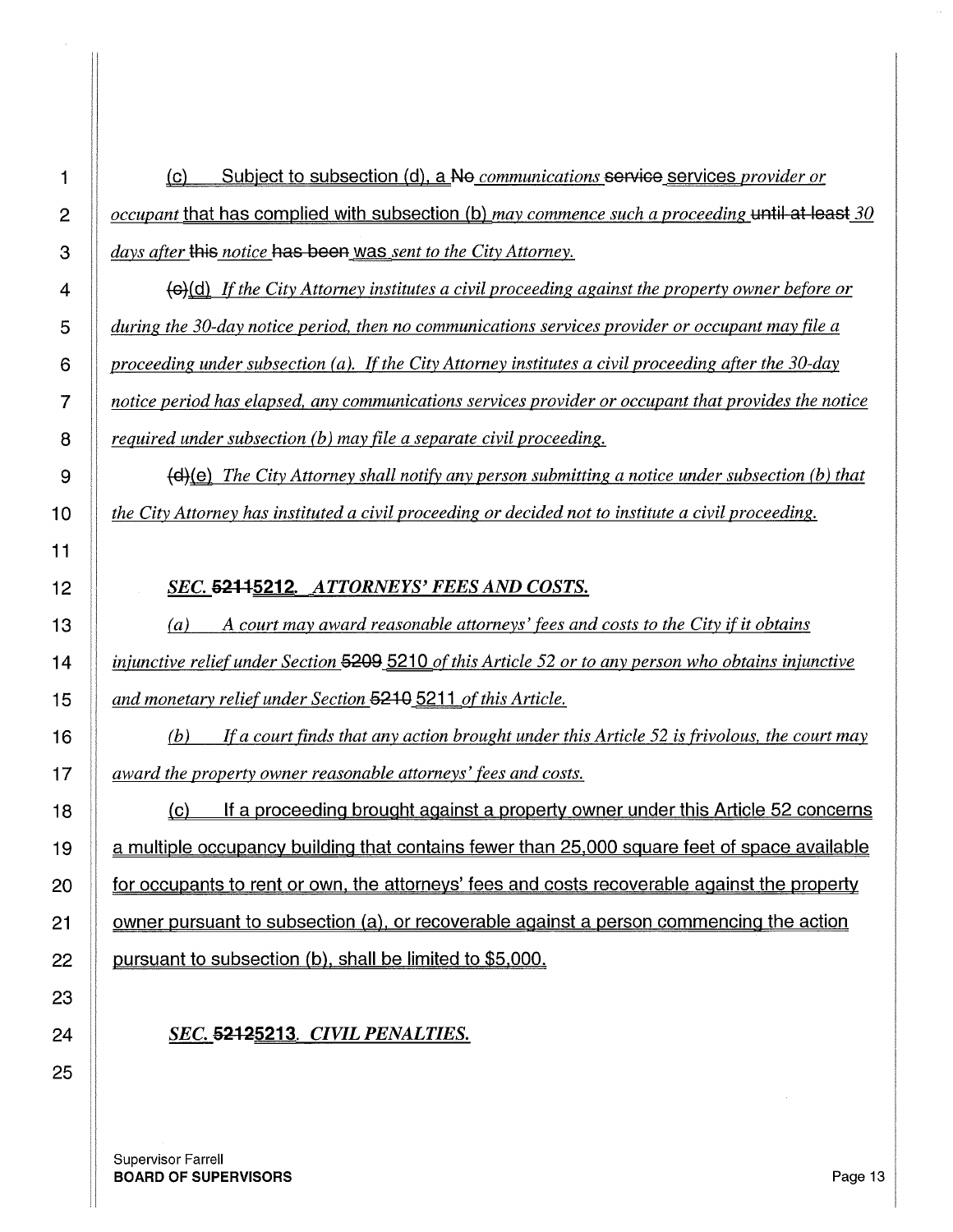(a) *Any property owner that violates this Article 52 may be liable for a civil penalty not to exceed \$500 for each day such violation is committed or continues. Such penalty shall be assessed and recovered in a civil action brought in the name of the people of the City by the City Attorney.* 

*(b) In assessing the amount ofa civil penalty, a court may consider any of the relevant circumstances, including, but not limited to, the following:* 

(1) *The number of occupants affected by the violation;* 

(2) *The number of communications services providers affected by the violation;* 

(3) *Whether the property owner has violated this Article 52 at other properties;* 

(4) *The amount of revenues the property owner receives from any existing* 

*communications services providers serving the property;* 

*(5) Whether the property owner has a legitimate reason for refusing access to its property by the communications services provider; and* 

*(6) The net assets and liabilities of the property owner, whether corporate or individual.* 

15 (c) Any civil penalty under subsection (a) will start to accrue following the **completion of the notice required by Section 5209 of this Article 52.** 

#### *SEC.* 52135214. *STATUTE OF LIMITATIONS.*

 $||$   $(a)$  Any After satisfying the preconditions for filing suit under Section 5210 of this 20 Article 52, any person so authorized under Section 5210 may institute\_a *court proceeding* by a **communications services provider or occupant** *to enforce this Article* 52 *against a property owner-*22 Such proceeding *must be brought within 180 days* of the communications services provider or **Same completing the notice requirements contained in Sections 5209 and 5211 of this** 24 Article. of the earliest of the following occurrences:

Supervisor Farrell **BOARD OF SUPERVISORS** Page 14 A 2002 12 A 2004 12 A 2004 12 A 2004 12 A 2004 12 A 2004 12 A 2004 12 A 2004 12 A 2004 12 A 2004 12 A 2004 12 A 2004 12 A 2004 12 A 2004 12 A 2004 12 A 2004 12 A 2004 12 A 2004 12 A 2004 12 A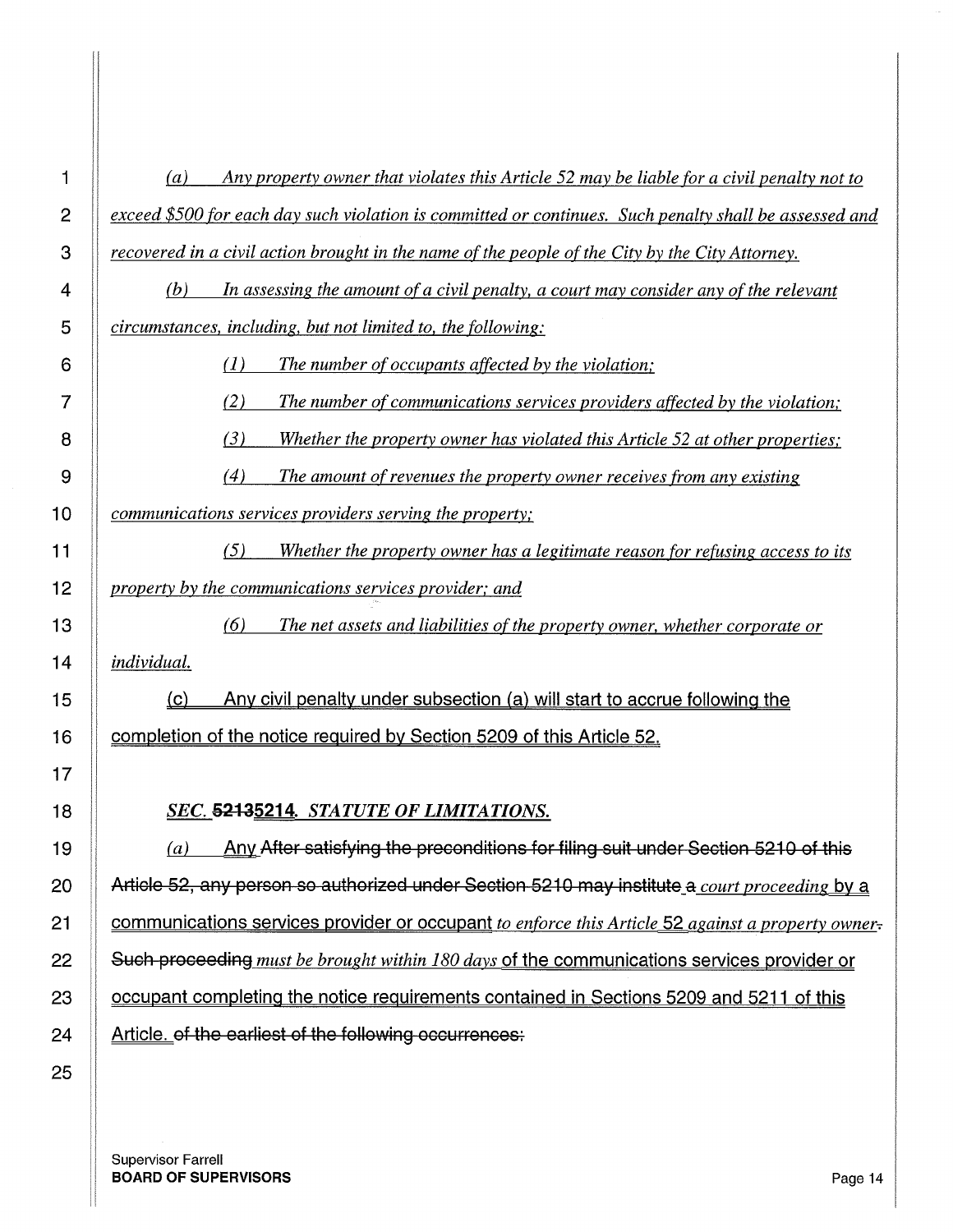| 1  | The receipt of notice from the property owner refusing to allow a<br>$\leftrightarrow$                 |
|----|--------------------------------------------------------------------------------------------------------|
| 2  | communications services provider to enter the premises for an inspection;                              |
| 3  | $(2)$ The date the property owner was required by Section 5204(c)(4) of this                           |
| 4  | Article to object to a request for an inspection if the property owner does not respond to the         |
| 5  | request;                                                                                               |
| 6  | (3) The receipt of notice from the property owner refusing to allow the                                |
| 7  | communications services provider to enter the premises to provide communications services              |
| 8  | to occupants or use existing wiring to provide service to occupants; or                                |
| 9  | $(4)$ The date the property owner was required by Section 5205(b)(4) of this                           |
| 10 | Article to object to a notice of intent to provide communications services if the property owner       |
| 11 | does not respond to the notice.                                                                        |
| 12 | The City Attorney may institute a court proceeding to enforce this Article 52 within 180<br>(b)        |
| 13 | days of the City Attorney receiving written notice that a property owner has violated this Article.    |
| 14 |                                                                                                        |
| 15 | <b>SEC. 52145215. EXTENSIONS OF TIME.</b>                                                              |
| 16 | Any of the deadlines set forth in Sections 5204, 5205, 5207, or 5209 of this Article 52                |
| 17 | may be extended by agreement between a communications services provider or occupant                    |
| 18 | <u>and property owner, as applicable.</u>                                                              |
| 19 |                                                                                                        |
| 20 | <b>SEC. 5216.</b> UNDERTAKING FOR GENERAL WELFARE.                                                     |
| 21 | In enacting or implementing this Article 52, the City is assuming an undertaking only to               |
| 22 | promote the general welfare. It is not assuming, nor is it imposing on its officers and employees, an  |
| 23 | obligation for breach of which it is liable in money damages to any person who claims that such breach |
| 24 | <i>proximately caused injury.</i>                                                                      |
| 25 |                                                                                                        |
|    |                                                                                                        |

 $\label{eq:1} \begin{aligned} \text{where} \; \mathbf{z} & = \mathbf{z} + \mathbf{z} + \mathbf{z} + \mathbf{z} + \mathbf{z} + \mathbf{z} + \mathbf{z} + \mathbf{z} + \mathbf{z} + \mathbf{z} + \mathbf{z} + \mathbf{z} + \mathbf{z} + \mathbf{z} + \mathbf{z} + \mathbf{z} + \mathbf{z} + \mathbf{z} + \mathbf{z} + \mathbf{z} + \mathbf{z} + \mathbf{z} + \mathbf{z} + \mathbf{z} + \mathbf{z} + \mathbf{z} + \mathbf{z} + \mathbf{$ 

Supervisor Farrell **BOARD OF SUPERVISORS** Page 15 And the set of the set of the set of the set of the set of the set of the set of th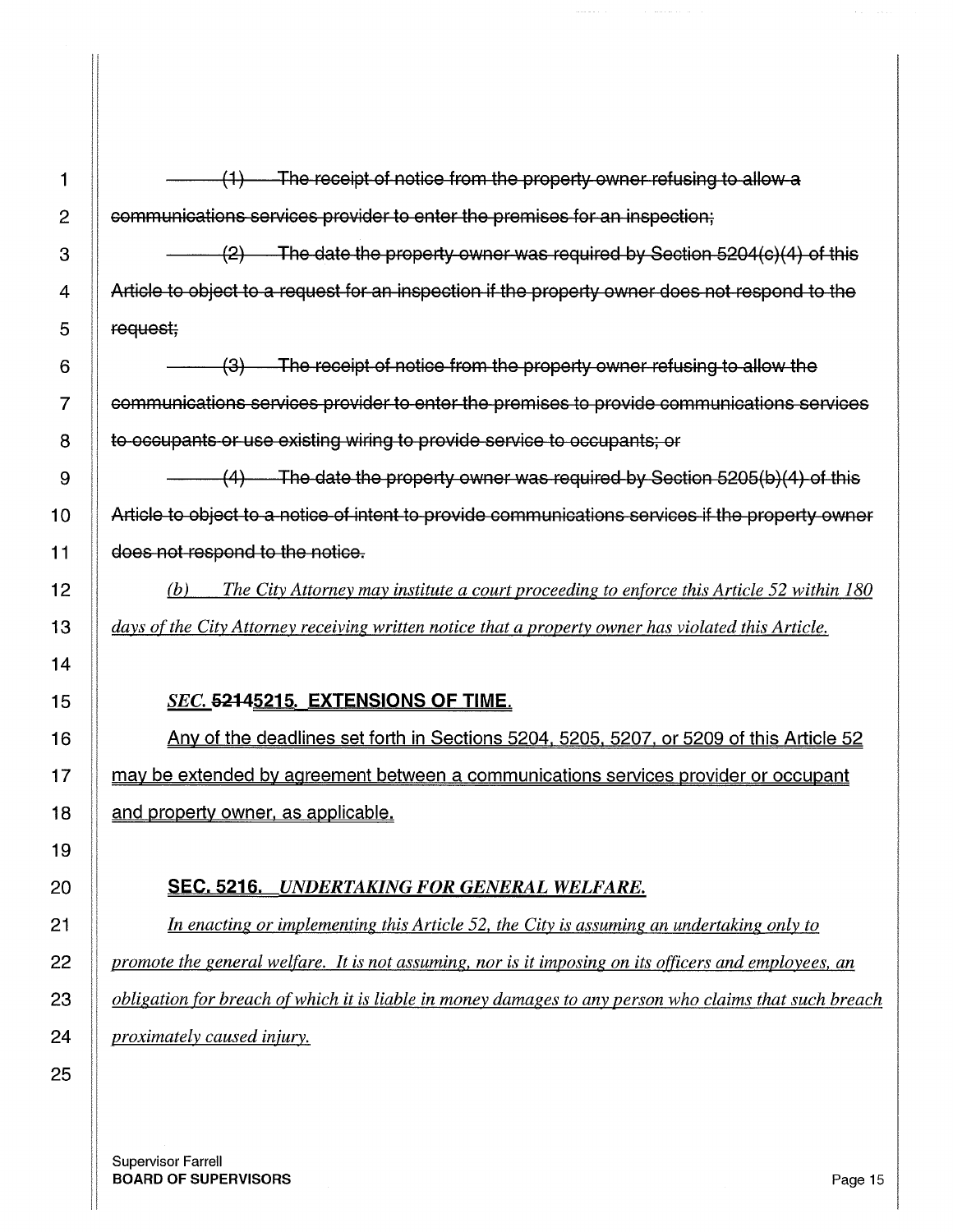#### **SEC. 52155217.** *SEVERABILITY.*

*If any section, subsection, sentence, clause, phrase, or word of this Article 52, or any application thereof to any person or circumstance, is held to be invalid or unconstitutional by a decision ofa court of competent jurisdiction, such decision shall not affect the validity of the remaining portions or applications of the ordinance. The Board of Supervisors hereby declares that it would have passed this Article, and each and every section, subsection, sentence, clause, phrase, and word not declared invalid or unconstitutional, without regard to whether any other portion of this Article or application thereof would be subsequently declared invalid or unconstitutional.* 

#### **SEC. 52465218.** NO CONFLICT WITH FEDERAL OR STATE LAW.

*Nothing in this Article 52 shall be interpreted or applied so as to create any requirement, power, or duty in conflict with any federal or state law.* 

**Section 3. Effective Date. This ordinance shall become effective 30 days after** 15 enactment. Enactment occurs when the Mayor signs the ordinance, the Mayor returns the ordinance unsigned or does not sign the ordinance within ten days of receiving it, or the Board **If** of Supervisors overrides the Mayor's veto of the ordinance.

APPROVED AS TO FORM: 20 | DENNIS J. HERRERA, City Attorney

By: LIAM K. SANDERS

Deputy City Attorney

25 | n:\legana\as2016\1700051\01153556.docx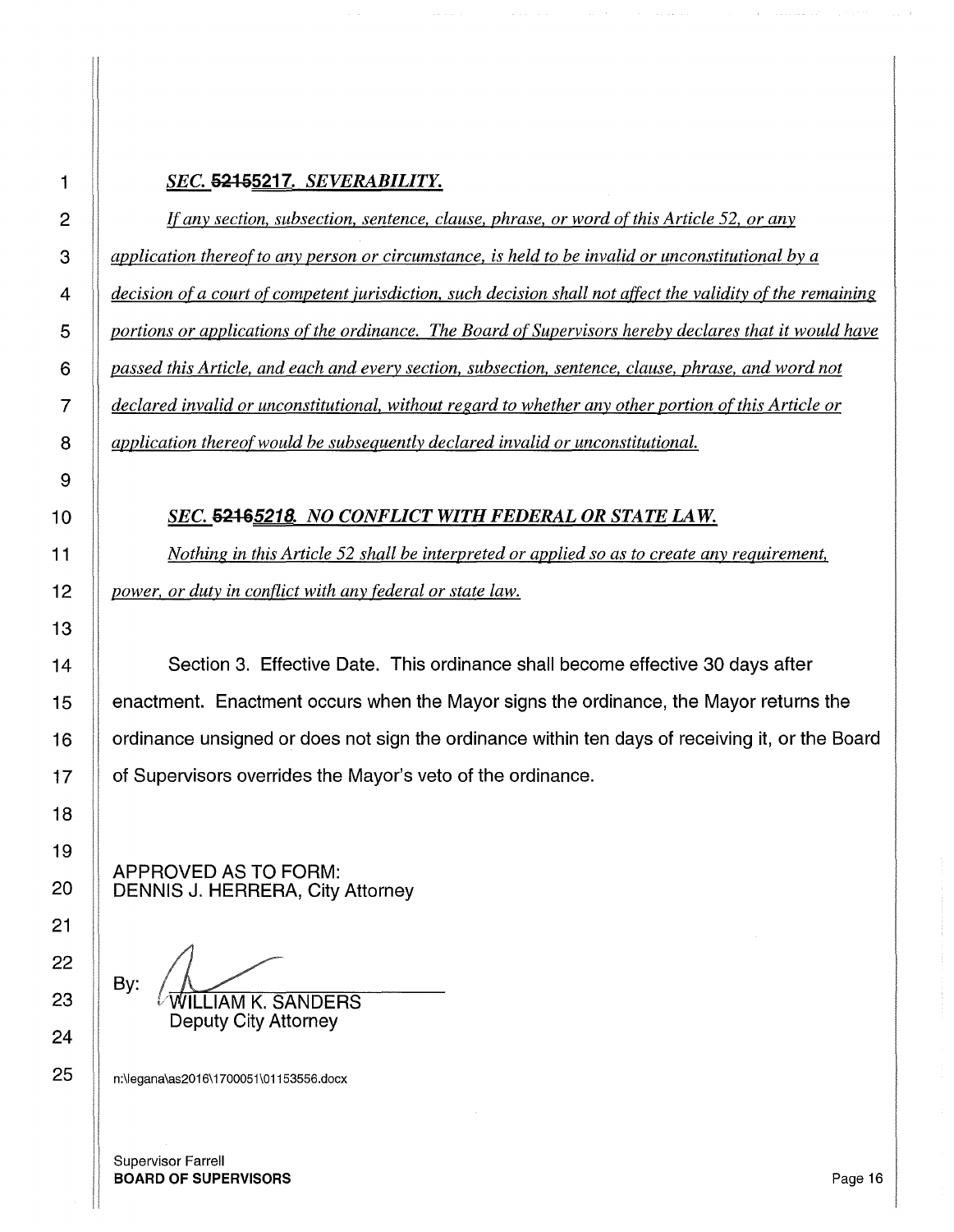

# **City and County of San Francisco Tails**

City Hall 1 Dr. Carlton B. Goodlett Place San Francisco, CA 94102-4689

#### **Ordinance**

**File Number:** 161110 **Date Passed:** December 13, 2016

Ordinance amending the Police Code to prohibit owners of multiple occupancy buildings from interfering with the choice of communications services providers by occupants, establish requirements for communications services providers to obtain access to multiple occupancy buildings, and establish remedies for violation of the access requirement.

November 30, 2016 Budget and Finance Committee-AMENDED, AN AMENDMENT OF THE WHOLE BEARING SAME TITLE

November 30, 2016 Budget and Finance Committee - RECOMMENDED AS AMENDED

December 06, 2016 Board of Supervisors - NOT CONTINUED

Ayes: 3 - Campos, Kim and Peskin

Noes: 7 -Avalos, Breed, Cohen, Farrell, Mar, Tang and Yee

December 06, 2016 Board of Supervisors - PASSED ON FIRST READING

Ayes: 9 - Avalos, Breed, Campos, Cohen, Farrell, Kim, Mar, Tang and Yee Noes: 1 - Peskin

December 13, 2016 Board of Supervisors - FINALLY PASSED

Ayes: 10 - Avalos, Breed, Campos, Cohen, Farrell, Kim, Mar, Peskin, Tang and Yee

Vacant: 1 - District 8